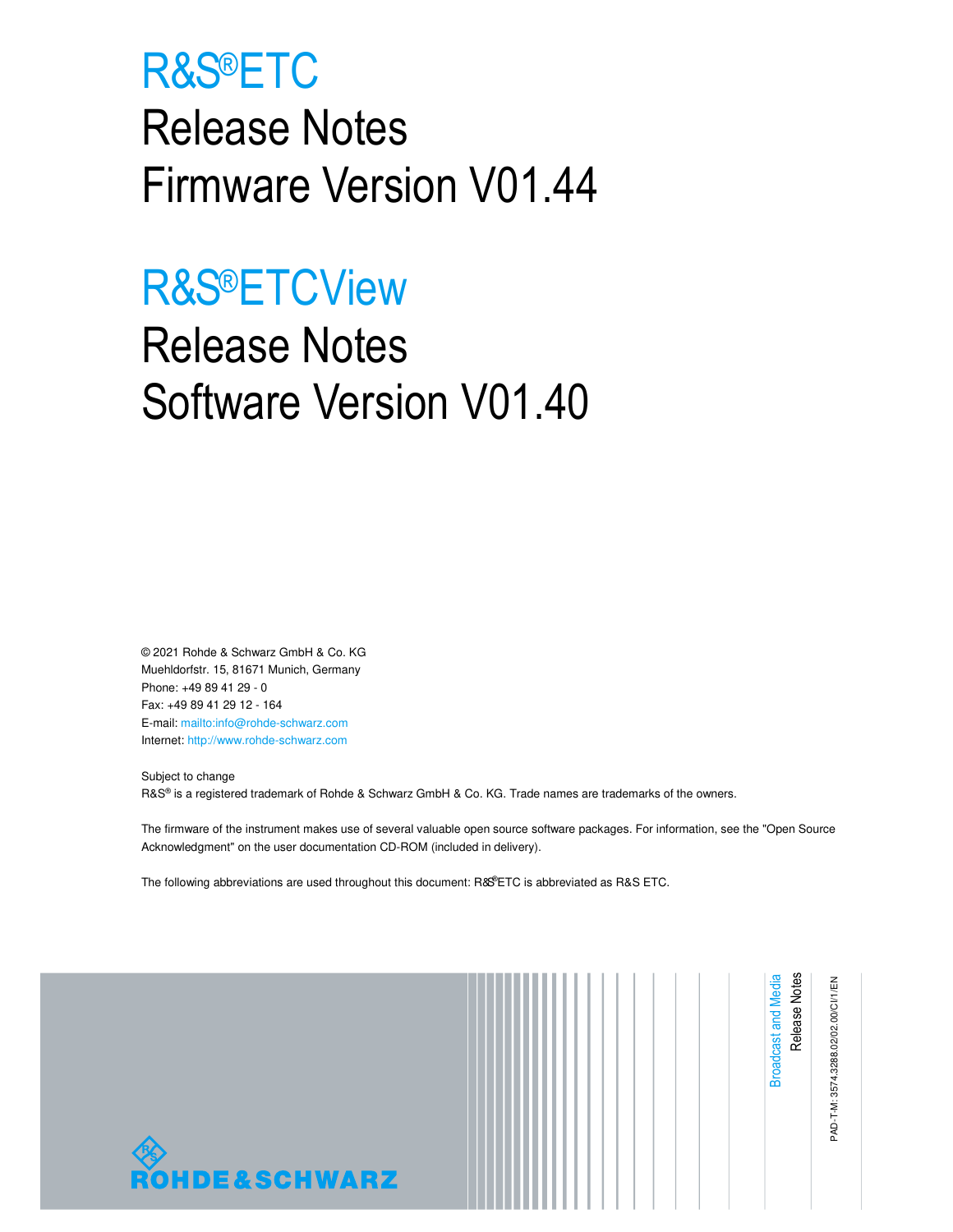# **Contents**

| 1            | Information on the Current R&S ETC Version and History 3     |
|--------------|--------------------------------------------------------------|
| 1.1          |                                                              |
| 1.2          |                                                              |
| 1.3          |                                                              |
| 1.4          |                                                              |
| $\mathbf{2}$ | Information on the Current R&S ETCView Version and History 6 |
| 2.1          |                                                              |
| 2.2          |                                                              |
| 2.3          |                                                              |
| 2.4          |                                                              |
| 3            |                                                              |
|              |                                                              |
| 4            |                                                              |
| 4.1          |                                                              |
| 4.2          |                                                              |
| 4.2.1        |                                                              |
| 4.2.2        |                                                              |
| 4.2.3        |                                                              |
| 4.3          |                                                              |
| 4.4          |                                                              |
| 5            |                                                              |
| 5.1          |                                                              |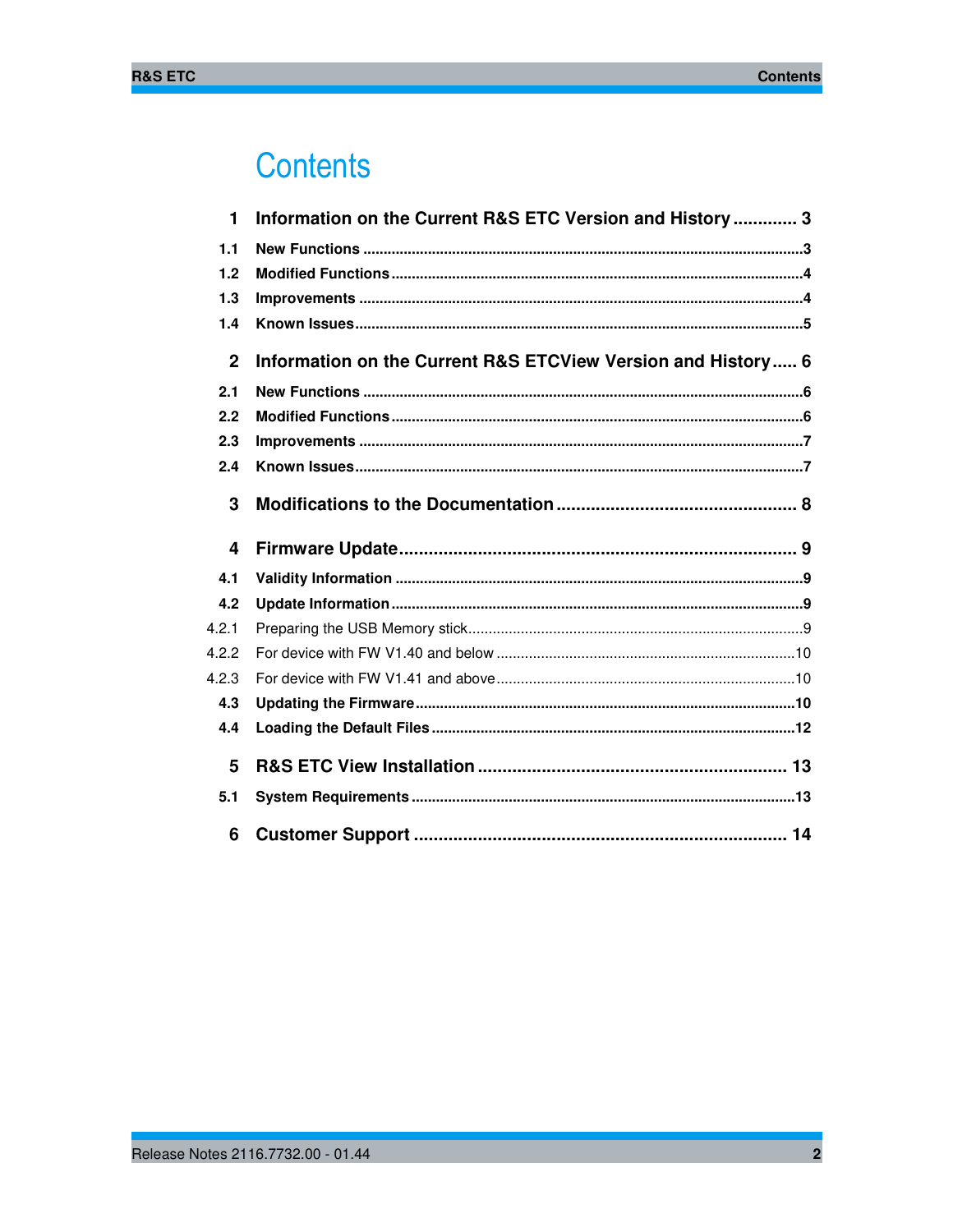# 1 Information on the Current R&S ETC Version and History

# **1.1 New Functions**

The following table lists the new functions and indicates the version in which the new function was introduced:

### **Improvements of Firmware V1.44:**

| <b>Version</b> | Function |
|----------------|----------|
| V1.44          | None     |

The following table lists the previous functions and their respective version in which the function was introduced:

| <b>Version</b> | <b>Function</b>                                                                                                                                                                                                                                                                                    |
|----------------|----------------------------------------------------------------------------------------------------------------------------------------------------------------------------------------------------------------------------------------------------------------------------------------------------|
| V1.43          | Generic support of any VSWR bridge. This feature is available in menu Setup: Auto<br>Accessory Detection: Off, Manually Selected Accessory: FSH-Zx. This will activate the<br>reflection measurement S11 also for generic VSWR bridges (eg R&S ZRB2) that do not<br>support an automatic detection |
| V1.42          | New menu item to reset MPEG decoder hardware without power off device.                                                                                                                                                                                                                             |
| V1.42          | Support up to 40 services in transport stream.                                                                                                                                                                                                                                                     |
| V1.41          | MPEG firmware version number display on hardware/software information view.                                                                                                                                                                                                                        |
| V1.41          | Support viewing of screenshot (*.jpg and *.png) on device.                                                                                                                                                                                                                                         |
| V1.41          | Support of NRP power sensors (NRP Z11, NRP Z21, NRP Z22, NRP Z23, NRP Z24,<br>NRP Z31, NRP Z51, NRP Z55, NRP Z56, NRP Z57, NRP Z81, NRP Z91, NRP Z92).                                                                                                                                             |
| V1.40          | MPEG decoder features supported for all TV standards supported by ETC.                                                                                                                                                                                                                             |
| V1.40          | Selection of video PID and audio PID for decoding.                                                                                                                                                                                                                                                 |
| V1.40          | LIVE video display in full screen.                                                                                                                                                                                                                                                                 |
| V1.40          | Support decoding of video format MPEG2 and H264.                                                                                                                                                                                                                                                   |
| V1.40          | Support decoding of audio format MPEG1 and MPEG2. Other format for AC3 and AAC<br>will be supported later.                                                                                                                                                                                         |
| V1.30          | Supports selection of T2-Base or T2-Lite on "Demod Settings" menu.                                                                                                                                                                                                                                 |
| V1.30          | Supports PP8 and PLP coderate of 1/3 and 2/5.                                                                                                                                                                                                                                                      |
| V1.30          | Add new parameters of L12-post scrambled and L1-base Lite in L1-Pre Signaling info<br>view.                                                                                                                                                                                                        |
| V1.30          | Support $ISDB-T_{mm}$ with new FPGA design.                                                                                                                                                                                                                                                        |
| V1.30          | Extend SCPI command for Amplitude-Phase-Group Delay measurement. Refer to User<br>Manual for more details.                                                                                                                                                                                         |
| V1.30          | Support data logging for TV Analyzer measurement mode for all TV standards.                                                                                                                                                                                                                        |
| V1.21          | Support DVB-T2 V1.3.1 (L1 post-scrambling) and ESR5 measurement.                                                                                                                                                                                                                                   |
| V1.21          | Support manual entry of transformer loss (750hm) for TV Analyzer and Spectrum<br>mode.                                                                                                                                                                                                             |
| V1.21          | Support SCPI commands for Amplitude-Phase-Group Delay measurement.                                                                                                                                                                                                                                 |
| V1.20          | Support ETC-K180 (Amplitude-Phase-Group Delay Measurement).                                                                                                                                                                                                                                        |
| V1.10          | Support BC Drive test software.                                                                                                                                                                                                                                                                    |
| V1.10          | Support saving to USB memory stick.                                                                                                                                                                                                                                                                |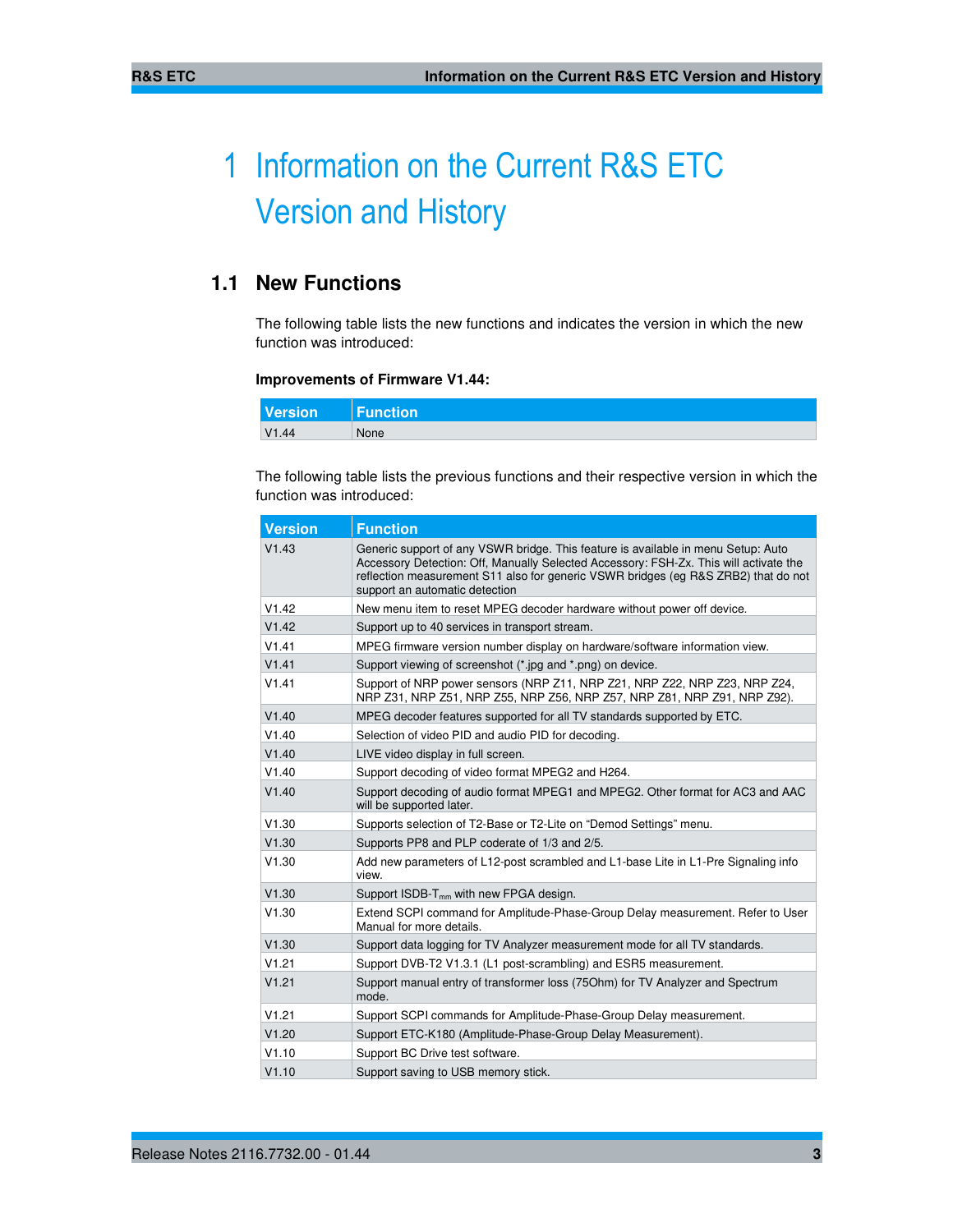| <b>Version</b> | <b>Function</b>                        |
|----------------|----------------------------------------|
| $\sqrt{1.10}$  | Add new "SCPI: SYSTem:GPS:SPEed?"      |
| V1.10          | Add new "SCPI: SYSTem:GPS:TRACkangle?" |

# **1.2 Modified Functions**

The following table lists the modified functions and indicates the version in which the modification was carried out:

#### **Modifications of Firmware V1.44:**

| <b>Version</b> | <b>Function</b> |
|----------------|-----------------|
| V1.44          | None            |

The following table lists the previous modified functions and their respective version in which the modification was carried out:

| <b>Version</b> | <b>Function</b>                                                                                                                                        |
|----------------|--------------------------------------------------------------------------------------------------------------------------------------------------------|
| V1.41          | Support of updated FSH-Z18 power sensor.                                                                                                               |
| V1.41          | MPEG firmware update procedure. Please refer to section 4.3 for the detailed<br>instructions for firmware updating procedure.                          |
| V1.31          | Support of ISDB-T <sub>mm</sub> Super Segment Type A (13 segments). Linked transmission phase<br>compensation is implemented according to ARIB STD-B46 |
| V1.30          | Improve reception for low signal power or low C/N values.                                                                                              |
| V1.21          | Saving of the Amplitude / Phase / Group Delay calibration file in binary. Please perform<br>a new calibration routine to get the new calibration data. |
| V1.20          | Modified Channel Adaption description to<br>- Slow/Laboratory<br>- Fast/SFN<br>- Mobile                                                                |
| V1.20          | Improved the contrast for inactive menu touch-screen button.                                                                                           |

### **1.3 Improvements**

The following tables list the improvements and indicate since which version the issue could be observed:

### **Improvements of Firmware V1.44:**

| <b>Lsince</b> | <b>Function</b>                                              |
|---------------|--------------------------------------------------------------|
| V1.44         | Fix for device hang at startup when GPS antenna is connected |

The following tables list the previous improvements and their respective version in which the issue could be observed:

| I since | <b>⊩Function</b>                        |
|---------|-----------------------------------------|
| V1.42   | Fixed MPEG decoding service switching.  |
| V1.42   | Fixed device instrument mode switching. |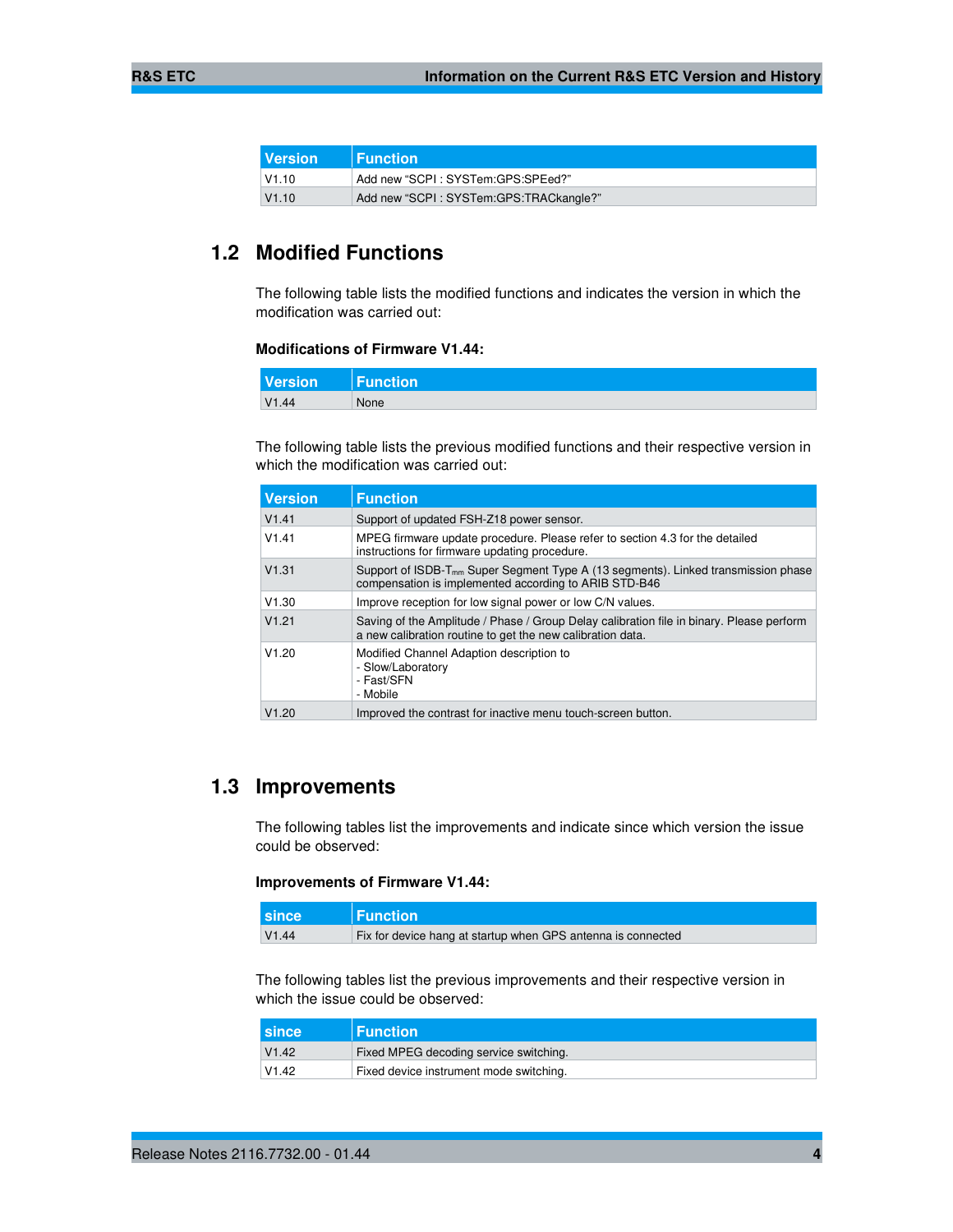| since | <b>Function</b>                                                                                                                                                                |
|-------|--------------------------------------------------------------------------------------------------------------------------------------------------------------------------------|
| V1.42 | Fixed "CALCulate:DTV:RESult:L1Post? APLP" to return "PLP Rotation, PLP FEC Type<br>and PLP Playload Type" data.                                                                |
| V1.41 | Fixed Amplitude-Phase-Group Delay measurement result due to wrong set of<br>calibration data. Please remember to perform the alignment routine to get new<br>calibration data. |
| V1.41 | Fixed GPS unreadable coordinates data when GPS signal is lost and fixed.                                                                                                       |
| V1.41 | Fixed / Improve GPS receiver (HA-Z240) auto detection.                                                                                                                         |
| V1.31 | DVB-T2: SCPI command "CALCulate:DTV:RESult:PLP:SYNC?" is returning the correct<br>SYNC status when it is locked or UNSY status when it is unlocked.                            |
| V1.30 | DVB-T2 : Temporary Unsync when frequency offset is drifting beyond +/- 1/2 * carrier<br>distance.                                                                              |
| V1.30 | DVB-T2 : bad synchronization on 0dB echoes.                                                                                                                                    |
| V1.21 | The GPS data for southern hemisphere is correctly detected and displayed.                                                                                                      |
| V1.21 | The Amplitude "Ref Offset" value is not reset to 0dB when switching from TA<br>measurement mode to SA measurement mode                                                         |
| V1.10 | Fixed minor issues for SCPI commands.                                                                                                                                          |
| V1.10 | Fixed "AUTO LOW DISTORTION" attenuation.                                                                                                                                       |

# **1.4 Known Issues**

The following tables list the known issues and indicate since which version the issue could be observed:

| since | Function |
|-------|----------|
|       | None     |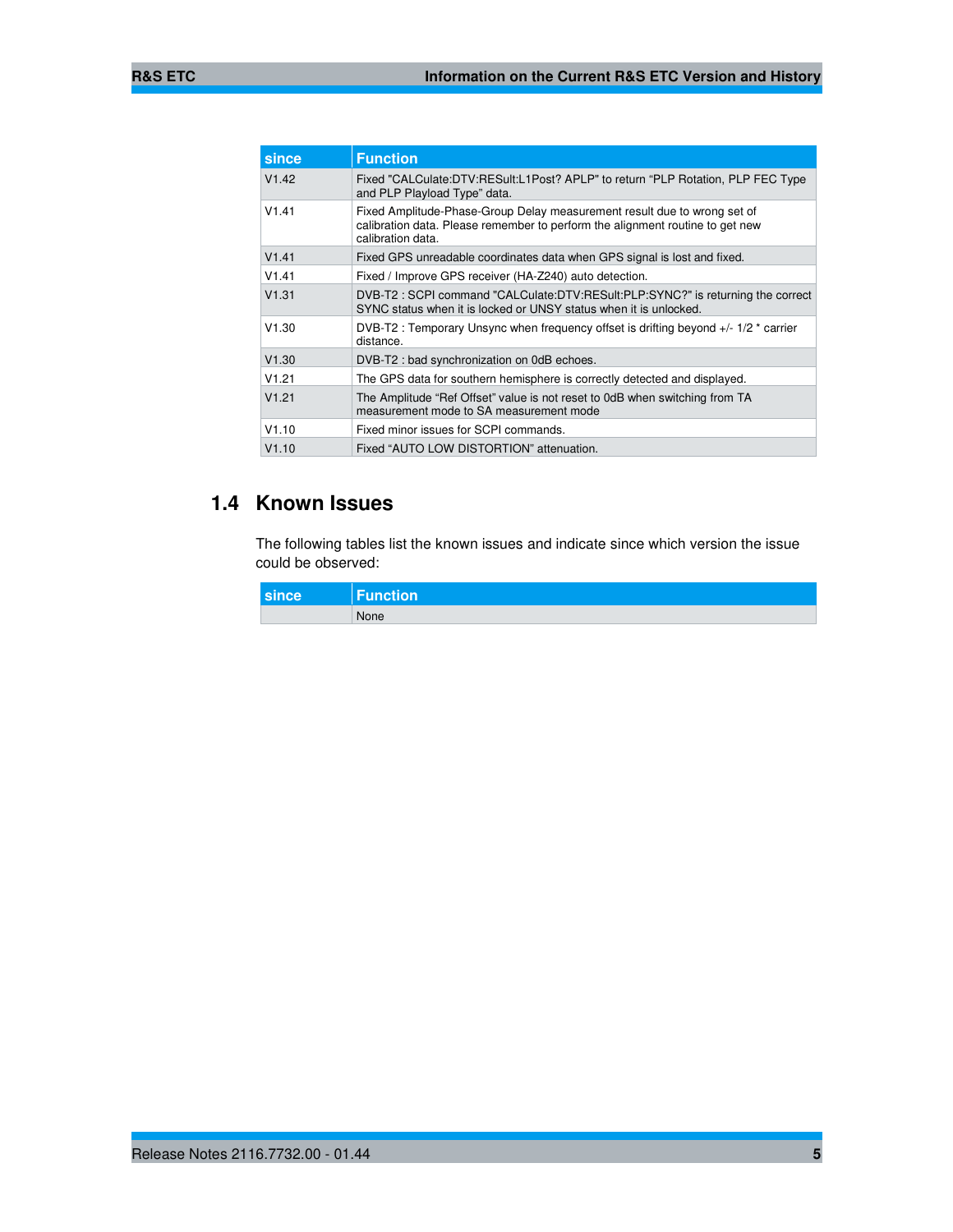# 2 Information on the Current R&S ETCView Version and History

# **2.1 New Functions**

The following table lists the new functions and indicates the version in which the new function was introduced:

### **Improvements of Software V1.40:**

| <b>Version</b> | $\blacksquare$ Function $\blacksquare$   |
|----------------|------------------------------------------|
| V1.40          | Support partial MPEG decoder parameters. |

The following table lists the previous functions and their respective version in which the function was introduced:

| l Version | <b>Function</b>                                                                |
|-----------|--------------------------------------------------------------------------------|
| V1.30     | Support transfer of data logging files from SD card and internal memory to PC. |
| V1.30     | Support setting of T2 profile (T2-Base / T2-Lite) for DVB-T2.                  |
| V1.20     | Support Amplitude-Phase-Group Delay sweep.                                     |

## **2.2 Modified Functions**

The following table lists the modified functions and indicates the version in which the modification was carried out:

### **Modifications of Software V1.40:**

| <b>Version</b> | <b>⊩Function</b>                                                                                                 |  |
|----------------|------------------------------------------------------------------------------------------------------------------|--|
| V1.40          | Support ETC firmware V1.30 and above.                                                                            |  |
|                | Please manually uninstall any ETC View version lower than ETC View V1.20<br>before installation of new software. |  |

The following table lists the previous modified functions and their respective version in which the modification was carried out:

| <b>Version</b> | <b>Function</b>                                                                                                  |
|----------------|------------------------------------------------------------------------------------------------------------------|
| V1.30          | Support ETC firmware V1.30 or V1.31.                                                                             |
|                | Please manually uninstall any ETC View version lower than ETC View V1.20<br>before installation of new software. |
| V1.20          | Support ETC firmware V1.20 or V1.21.                                                                             |
|                | Please manually uninstall any ETC View version lower than ETC View V1.20<br>before installation of new software. |
| V1.10          | Support ETC firmware V1.10.                                                                                      |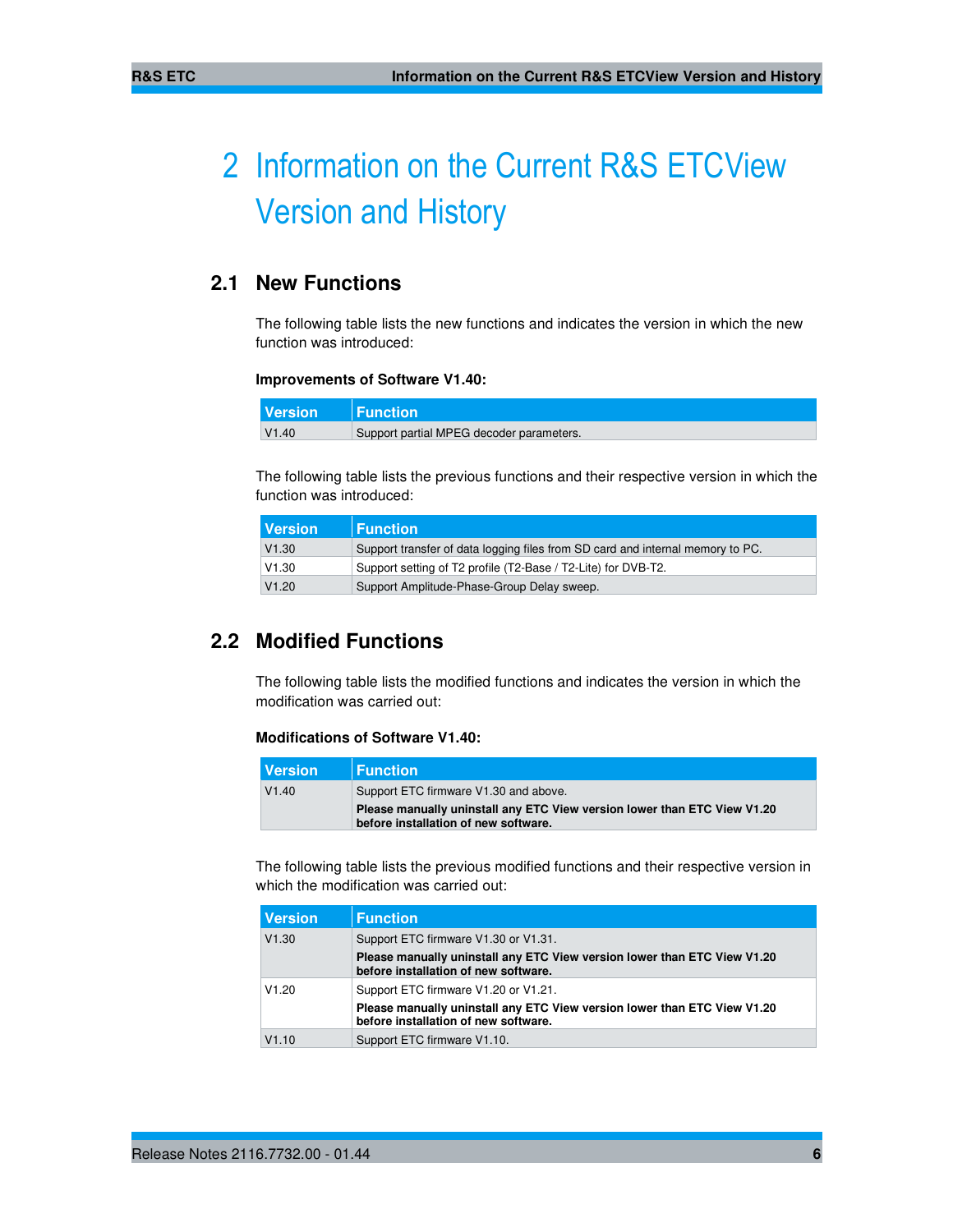# **2.3 Improvements**

The following tables list the improvements and indicate since which version the issue could be observed:

#### **Improvements of Software V1.40:**

| since | <b>Function</b> |
|-------|-----------------|
|       | None            |

The following tables list the previous improvements and their respective version in which the issue could be observed:

| since | <b>Function</b>                                                     |
|-------|---------------------------------------------------------------------|
| V1.20 | Fixed installation issue when ETH View is installed on the same PC. |

### **2.4 Known Issues**

The following tables list the known issues and indicate since which version the issue could be observed:

| since | <b>Function</b> |
|-------|-----------------|
|       | None            |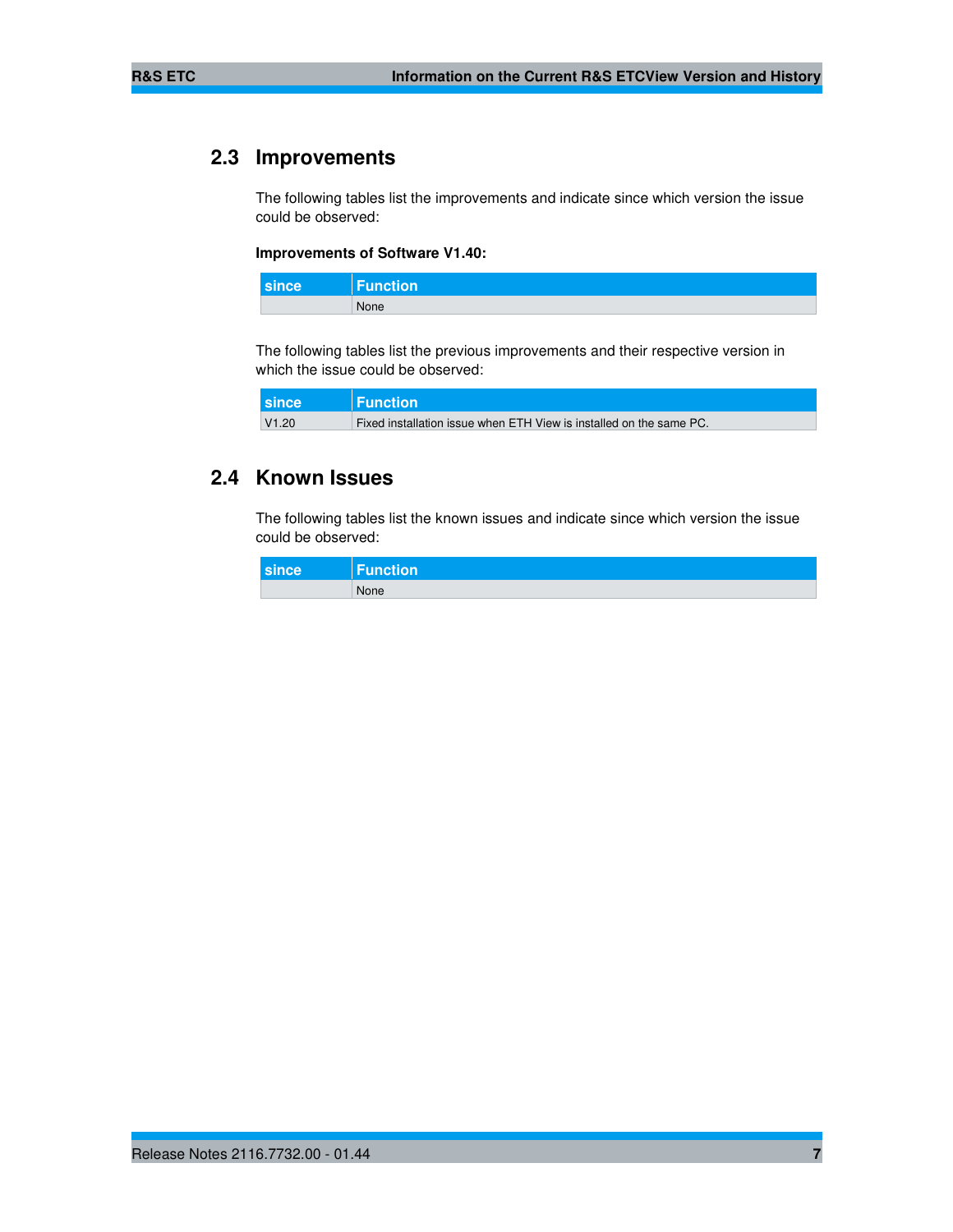# 3 Modifications to the Documentation

The latest quick guide manual can be downloaded from the R&S® ETC TV Analyzer product web page under: http://www.rohde-schwarz.com. Select "DOWNLOADS" and "MANUALS".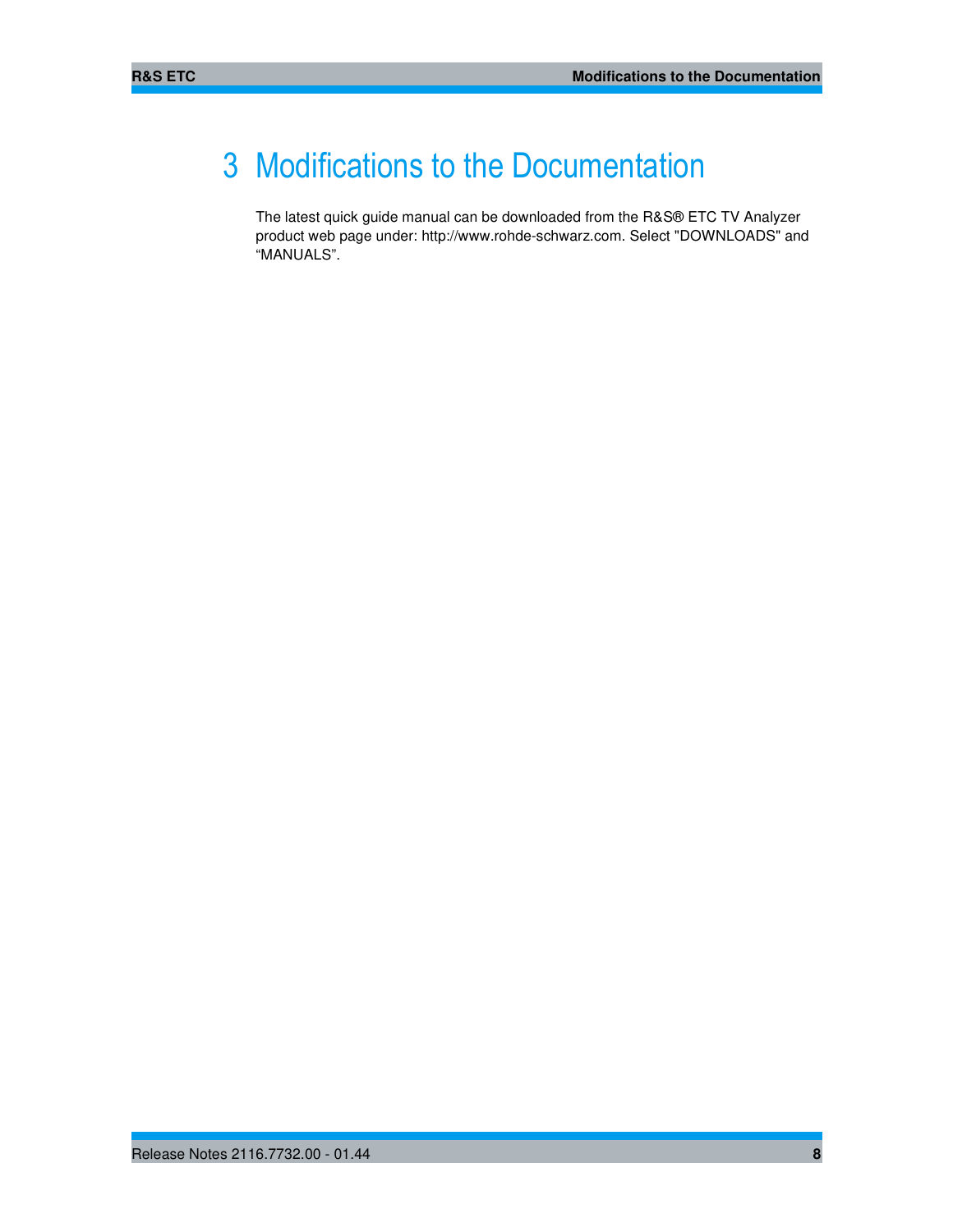# 4 Firmware Update

The current firmware version is provided for download at http://www.rohde-schwarz.com/downloads/firmware/etc.html

In order to install the firmware, it must first be copied to a USB memory stick for installing a new firmware version.

For information on updating software options refer to the Quick Reference Guide, chapter 2.

### **4.1 Validity Information**

| <b>Device</b> | <b>Order Number</b> |
|---------------|---------------------|
| ETC 04        | 2116.5000.04        |
| ETC 08        | 2116.5000.08        |

### **4.2 Update Information**

### **4.2.1 Preparing the USB Memory stick**

# **NOTICE**

#### **Firmware update for device with FW Version 1.40 and below.**

If the device is with FW V1.40 and below, please install the MPEG pre-installer package first (See section 4.2.2). After installing this pre-installer, the normal firmware update can be executed.

If the pre-installer is not installed prior to installation of FW V1.41 and above, an error message will be displayed.

If the device is with FW V1.41 and above, please proceed to section  $4.3$  for the normal firmware update procedure.

Download the firmware update package from the R&S website into an empty folder on your PC.

The update package comes as a self-extracting \*.ZIP file, e.g. "ETC V1.00.EXE" for version 1.00.

Start the \*.EXE file.

Select the folder for the extracted files.

Press the OK button to start the file extraction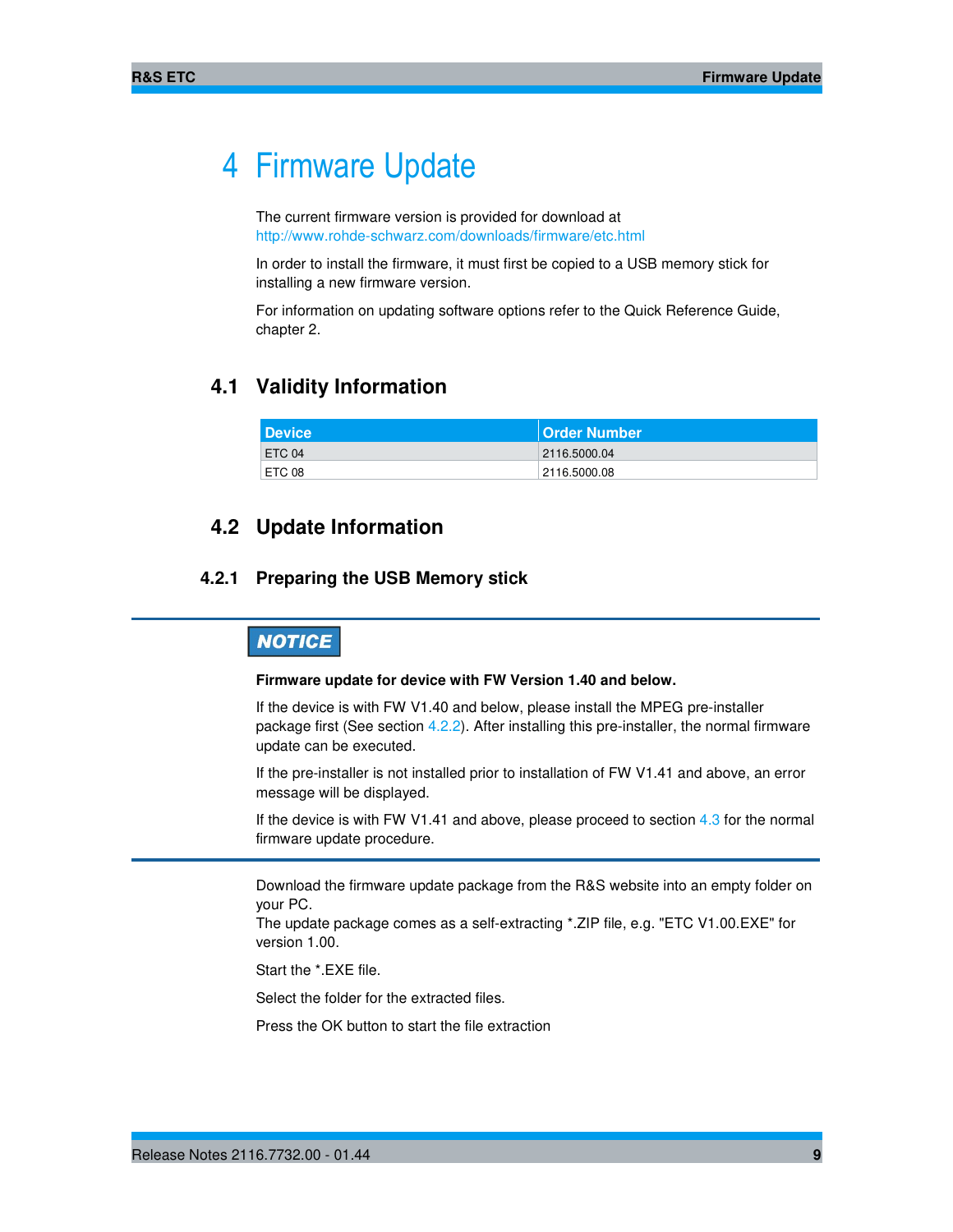### **4.2.2 For device with FW V1.40 and below**

Copy the files from the pre-installer folder into the root directory of the USB memory stick. There is no need to create a subfolder for the files. The update will not work when the files are copied to subfolder.

The root directory of the USB memory stick should now contain the following files :

- updater\_TA\_P01\_41\_0000.bin
- osimage\_TA\_P01\_41\_0000.bin
- splashscreen\_TA.bmp

The pre-installer image is now ready for use.

Please proceed to section 4.3 Updating the Firmware to perform the update.

After installation of this pre-installer, please proceed to section 4.2.3 to complete the normal firmware installation.

### **4.2.3 For device with FW V1.41 and above**

If the above pre-installer step is executed, please remove the files from the USB memory stick before proceeding. If there is multiple devices to be updated, copying the firmware files to a new USB memory stick will be easier for multiple installation.

Copy all the files into the root directory of the USB memory stick. There is no need to create a subfolder for the files. The update will not work when the files are copied to subfolder.

The root directory of the USB memory stick should now contain the following files:

- bootloader\_TA\_Vxx\_xx.bin
- fpgaloadfile\_TA\_Vxx.xx.bin
- osimage\_TA\_Vxx\_xx.bin
- updater\_TA\_Vxx\_xx.bin
- splashscreen\_TA.bmp
- rootfs.jffs2
- ubootcfg1.bin
- ubootcfg2.bin
- vmlinux.ub

The USB memory stick is now ready for use.

### **4.3 Updating the Firmware**

- 1. Switch off the instrument.
- 2. Insert the USB stick into the USB slot of the instrument.
- 3. Connect the instruments to AC mains via its AC power supply.
- 4. Press the keys PRESET and 8 on the numeric keypad simultaneously.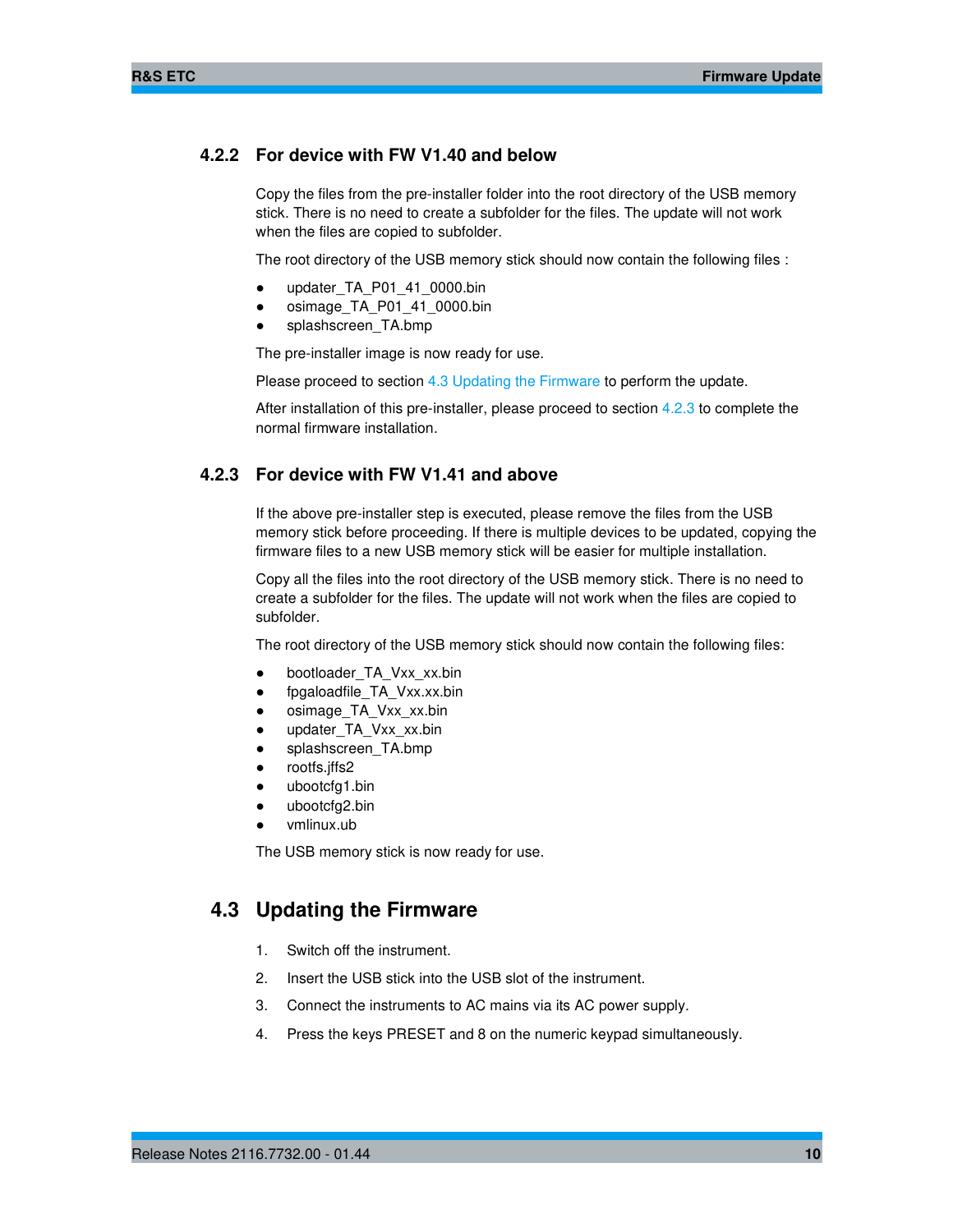

5. Keep the PRESET and 8 keys pressed for at least 2 seconds after the startup screen has appeared on the screen.



6. Release the PRESET and 8 keys. The R&S ETC will continue its booting process and after a couple of seconds the following information will appear on the screen:

\_\_\_\_\_\_\_\_\_\_\_\_\_\_\_\_\_\_\_\_\_\_\_\_\_\_\_\_\_\_\_\_\_\_\_\_\_\_\_\_\_\_\_\_\_\_\_\_\_\_\_\_\_\_\_\_\_\_\_\_\_\_\_\_\_\_\_\_\_

\_\_\_\_\_\_\_\_\_\_\_\_\_\_\_\_\_\_\_\_\_\_\_\_\_\_\_\_\_\_\_\_\_\_\_\_\_\_\_\_\_\_\_\_\_\_\_\_\_\_\_\_\_\_\_\_\_\_\_\_\_\_\_\_\_\_\_\_\_

### **Instrument Firmware Update**

Searching for firmware update (updater\_\*.bin)

.. …Found \ Storage Card \ updater ETC\_ …….bin

…OK

Checking updater \_ETC\_.......bin: … OK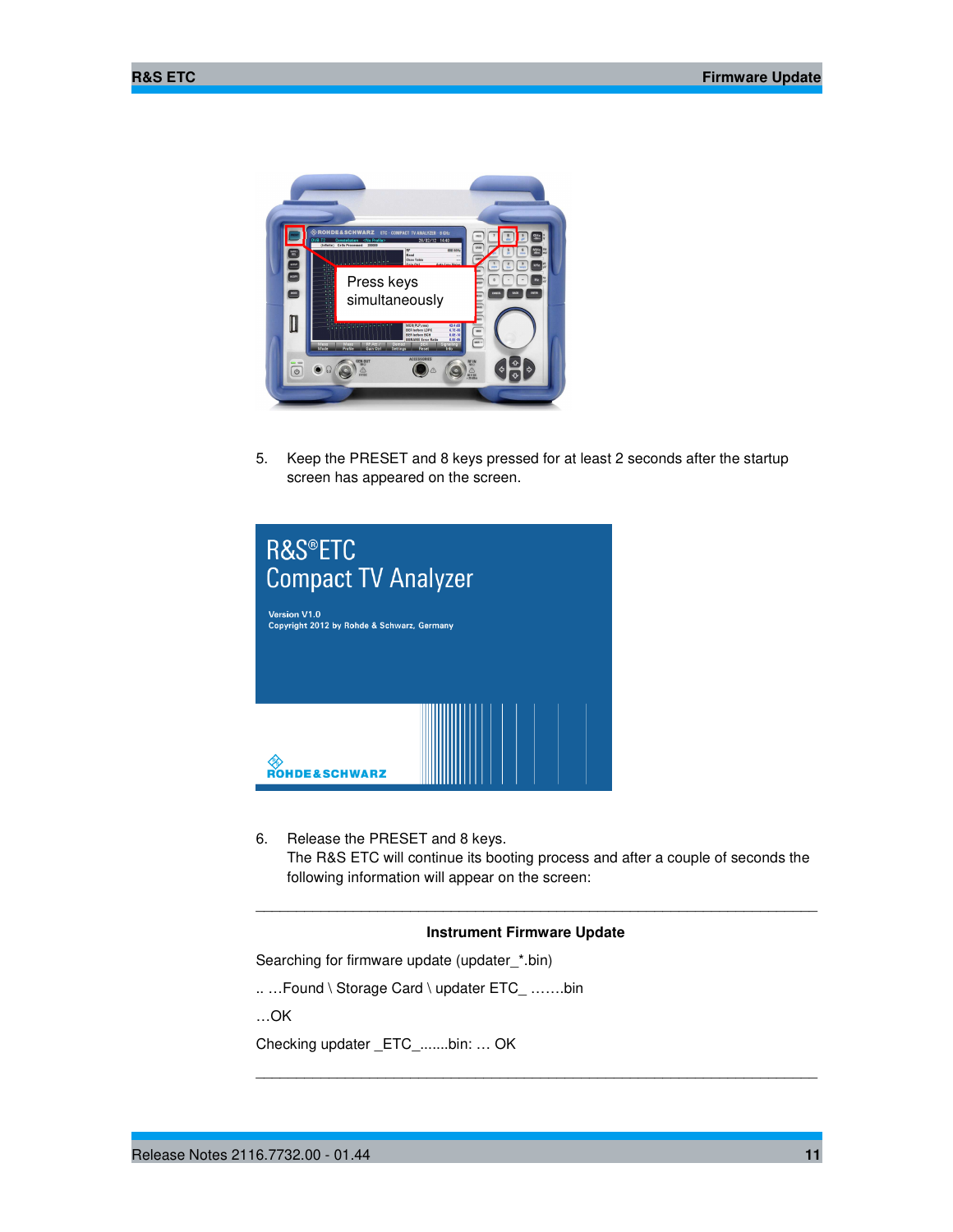Update instrument to software version …

Press [ENTER] to update the firmware.

 Press [CANCEL] to abort firmware updating. \_\_\_\_\_\_\_\_\_\_\_\_\_\_\_\_\_\_\_\_\_\_\_\_\_\_\_\_\_\_\_\_\_\_\_\_\_\_\_\_\_\_\_\_\_\_\_\_\_\_\_\_\_\_\_\_\_\_\_\_\_\_\_\_\_\_\_\_\_

7. Press ENTER to start the firmware update process. The instrument will perform the firmware update. This will take about  $5~10$ minutes depending if the MPEG firmware need to be installed.

The progress of the update will be displayed in a sequence of messages on the screen.

**Notice:** Do not switch the instrument off during the update process in order to avoid data corruption of the internal flash memory!

8. As soon as the firmware update is completed, the R&S ETC will display the following message at the bottom of the screen:

Firmware updating is successfully completed.

**\_\_\_\_\_\_\_\_\_\_\_\_\_\_\_\_\_\_\_\_\_\_\_\_\_\_\_\_\_\_\_\_\_\_\_\_\_\_\_\_\_\_\_\_\_\_\_\_\_\_\_\_\_\_\_\_\_\_\_\_\_\_\_\_\_\_\_\_\_**

Please switch off the instrument.

**\_\_\_\_\_\_\_\_\_\_\_\_\_\_\_\_\_\_\_\_\_\_\_\_\_\_\_\_\_\_\_\_\_\_\_\_\_\_\_\_\_\_\_\_\_\_\_\_\_\_\_\_\_\_\_\_\_\_\_\_\_\_\_\_\_\_\_\_\_**

9. Switch the instrument off and on again. The R&S ETC will boot with the new firmware version.

### **4.4 Loading the Default Files**

The new firmware contains additional default files (channel tables, measurement profiles, limit tables, limit lines, cable models, transducers and standards). To load these default files, reset the R&S ETC to the factory settings. The reset to the factory settings deletes or overwrites all data sets and screenshots which you have previously stored on the instrument. The same holds true for all channel tables, measurement profiles, limit tables, limit lines, cable models, transducers, and standards which you have created or modified. Therefore make sure to create a backup with the R&S ETC View PC software of all data sets before calling the "Reset to Factory Settings" function. After the reset to the factory settings, you can reload all your data sets using the R&S ETC View PC software.

### **To load the additional default files**

- 10. Create a backup with the R&S ETC View PC software of all data sets.
- 11. Reset the R&S ETC to the factory settings.

All default files are loaded.

12. Reload all your data sets using the R&S ETC View PC software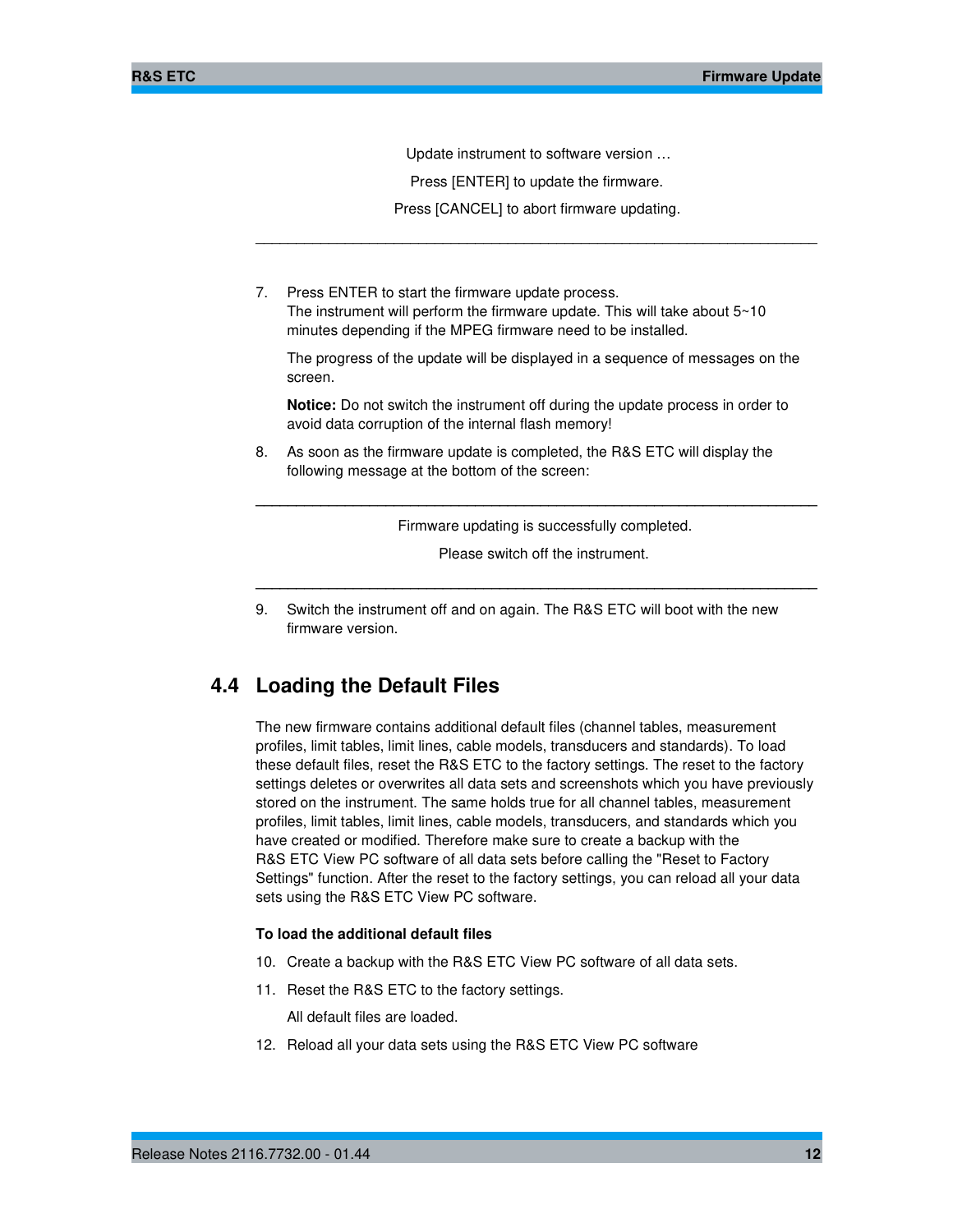# 5 R&S ETC View Installation

For details on the installation refer to the R&S ETC View Manual.

Note : If ETC View V1.10 or below has been installed, please manually removed it manually prior to the installation of ETC View V1.20 or higher. If ETC View V1.20 or higher is installed, you do not have to manually uninstalled the software prior to installation of ETC View V1.20 or higher.

## **5.1 System Requirements**

The minimum system requirements are the following:

- Pentium<sup>®</sup> processor or equivalent at 133 MHz or higher
- 64 MB free memory space
- 50 MB free hard disk space
- Display resolution SVGA (800 x 600)
- One free communications port (LAN or USB)
- Windows<sup>®</sup> XP/Vista/7 operating system